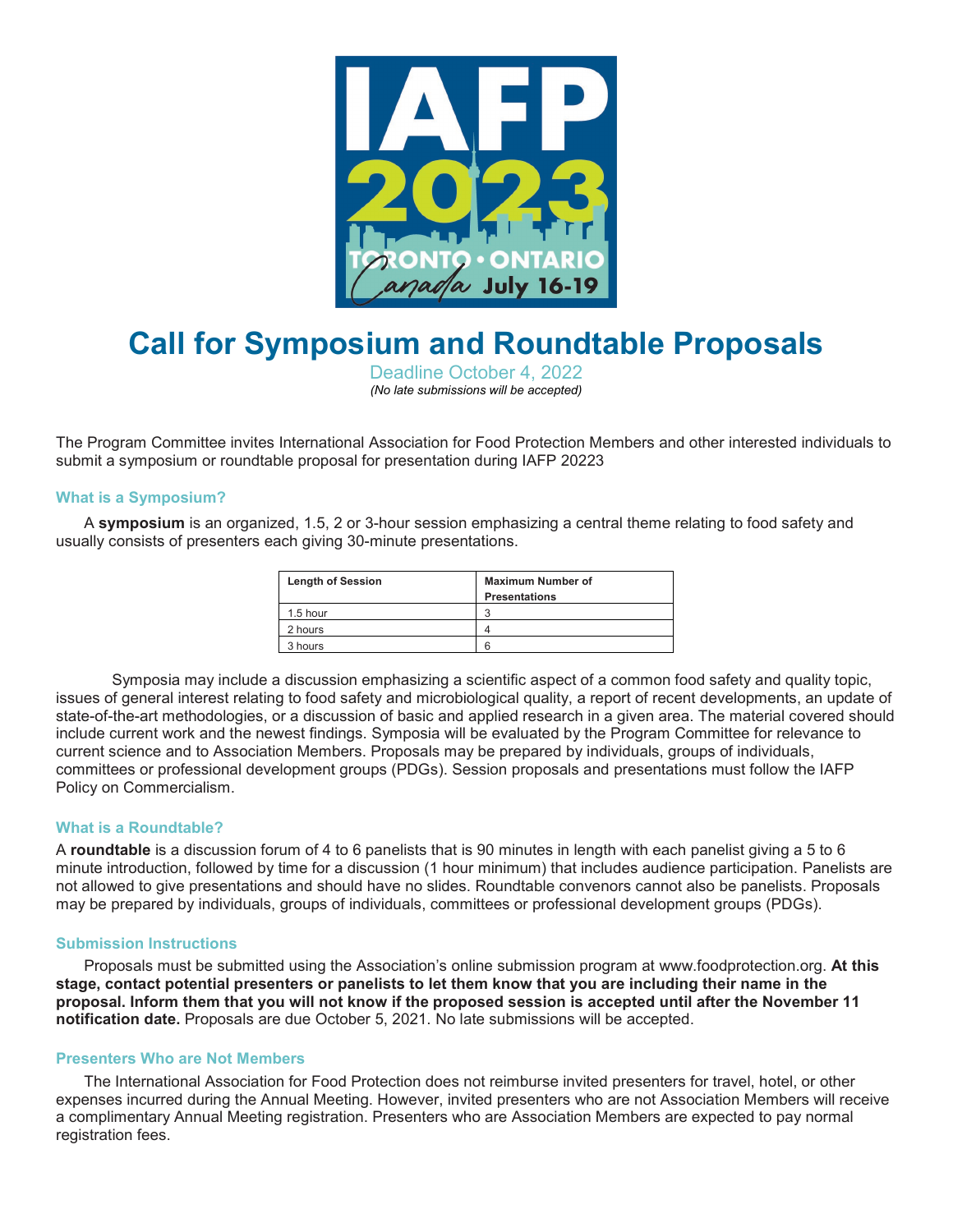## **Travel Support**

The International Association for Food Protection Foundation has offered limited funds for travel support of presenters. After final acceptance of the proposal (March 2021), organizers may submit an application to apply for travel support for speakers(s). REQUESTS SHOULD ONLY BE SUBMITTED WHERE A SINCERE NEED IS DEMONSTRATED BY THE SPEAKER. This travel support is not intended to fully pay travel expenses for speakers, but is intended to defray the total travel expense. Only speakers are eligible to receive travel support. Roundtable Panelists, Convenors and Organizers are not eligible for travel support. **Only one request per 1.5 or 2-hour sessions and two requests for 3-hour sessions will be considered.**

Requests are reviewed on an individual and on a first-come, first-served basis until the funds are depleted. A maximum of \$1,000 per North American speaker, \$2,000 for European and South American speakers and \$2,500 for other international speakers may be available. Organizers are welcome to seek funding from other sources and the Association will provide recognition for these supporters in our program materials. Organizers are asked to inform the Association if they obtain outside funding for speaker travel.

Organizers and convenors must pay registration fees and are not eligible for travel support.

#### **Selection Procedure**

The primary focus of the proposal selection procedure is to provide a balanced educational program for attendees of the IAFP Annual Meeting. To achieve this goal, proposals may be combined or modified by the Program Committee during their initial or final review, as appropriate, to prevent overlap of topics among competing sessions. The Program Committee also reserves the right to suggest alternative speakers and/or topics in an effort to round out the program. During the selection process, only the most relevant and promising proposals will be selected for further development.

## **Submission Guidelines**

1. Proposals must be pertinent to IAFP Members and PDGs. Priority will be given to proposals that address one or more of the following program areas:

- Safety and Microbial Quality of Foods (Dairy, Meat and Poultry, Seafood, Produce, Water)
- Viruses and Parasites, Retail Food Safety, Epidemiology and Public Health
- Non-microbiology Food Safety Issues (food defense, food toxicology, allergens, chemical contaminants)
- General-applied Food Safety Microbiology (for example, advances in sanitation, laboratory methods, quality assurance, food safety systems)
- General-food Protection for the Future (risk analysis, emerging pathogens, biotechnology, predictive models, etc.)
- Developments in Food Safety Education
- Other pertinent food protection topics may be considered if space is available

2. In addition to addressing pertinent program areas, proposals accepted for further development should:

- Be new, emerging and/or address areas not covered in last 2 years
- If covered in last 2 years, provide new information that warrants another session

## 3. Submissions must include:

- Titles that clearly convey the topics to be covered
- Topics that are unique to prevent overlap of basic information among speakers
- Names of suggested speakers from a variety of backgrounds, such as industry, regulatory, academic researchers, or consumer perspective (as appropriate)
- Suggested speakers who are knowledgeable and good communicators

4. Special consideration will be given to submissions that:

- Are directly applicable or provide viable safety options for food manufacturers, including small- to medium-size manufacturers
- Bring an international (outside of North America) focus or viewpoint to the meeting
- Attract or involve students
- Attract or involve local area members who would not otherwise attend the Annual Meeting (e.g., regional specialties like shellfish issues for Gulf States)
- Would attract members of a new PDG or program area that IAFP is trying to develop or encourage

5. Other considerations:

- The Program Committee reserves the right to limit the number of sessions devoted to a single topic area to provide a balanced program.
- Submitters are encouraged to consider new and diverse speakers when preparing their proposal.